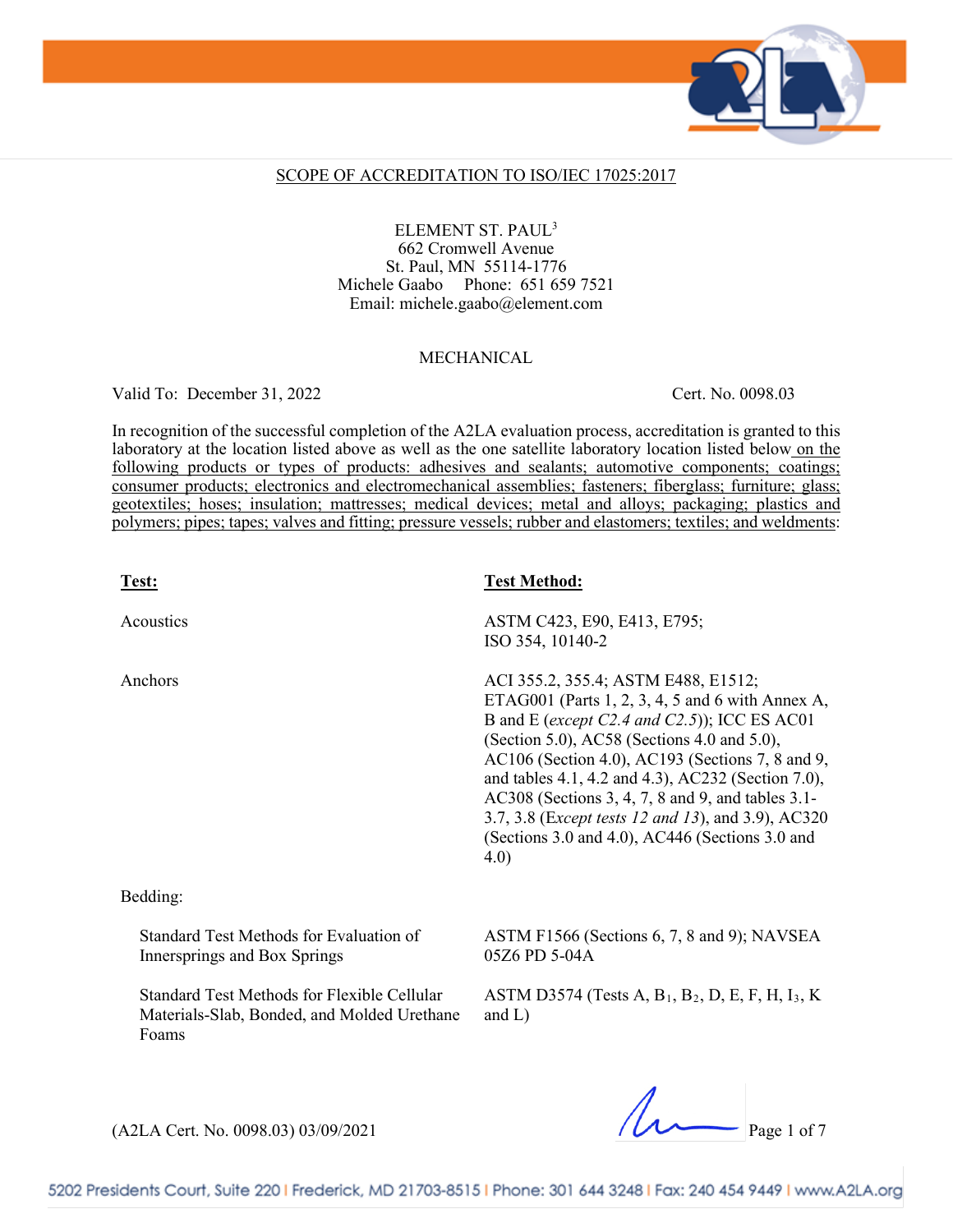### **Test: Test Method:**

Chemistry:

| FTIR (Infrared Spectrometry)                                                                                                                           | ASTM E1252; SOP CHEM-01                                           |
|--------------------------------------------------------------------------------------------------------------------------------------------------------|-------------------------------------------------------------------|
| Gravimetric Cleanliness Analysis                                                                                                                       | ASTM F2459                                                        |
| ICP (Including Lead in Paint by ICP)                                                                                                                   | SOP CHEM-14, CHEM-18; 16 CFR 1303;<br>CPSC-CH-E1003-09.1          |
| Total Lead in Metal and Non-Metal Children's<br>Products                                                                                               | CPSC-CH-E1001-08.1, CPSC-CH-E1002-08.1                            |
| <b>OES-Optical Emission Spectroscopy</b><br>(Aluminum, Cast Iron, Copper Base, Iron Base<br>(Carbon and Low Alloy), Stainless Steel,<br>Titanium Base) | ASTM E415, E1086; SOP CHEM-10                                     |
| Combustion (LECO) (Carbon and Sulfur)                                                                                                                  | ASTM E1019; SOP CHEM-7                                            |
| <b>Environmental Simulation:</b>                                                                                                                       |                                                                   |
| Humidity                                                                                                                                               | MIL-STD-202 (Method 103B), MIL-STD-810<br>(Method 507)            |
| Fluorescent UV- Condensation, Light- and<br>Water-Exposure (QUV)                                                                                       | ASTM G154                                                         |
| Salt Spray (Fog)                                                                                                                                       | ASTM B117; MIL-STD-202 (Method 101E),<br>MIL-STD-810 (Method 509) |
| Modified Salt Spray                                                                                                                                    | ASTM G85, Annex 5                                                 |
| Shock, Mechanical                                                                                                                                      | IEC 60068-2-27; MIL-STD-810 (Method 516)                          |
| Shock, Thermal                                                                                                                                         | MIL-STD-202 (Method 107G)                                         |
| Temperature/Humidity/Pressure                                                                                                                          | IEC 60601-1-11                                                    |
| Xenon-Arc Light Exposure, With and Without<br>Water                                                                                                    | ASTM D2565, G155                                                  |
| Vibration                                                                                                                                              | IEC 60068-2-64; MIL-STD-810 (Method 514)                          |
| <b>Fall Protection Devices:</b><br>Anchorage Connectors for Active Fall                                                                                | ANSI/ASSE Z359.18                                                 |

Protection Systems

(A2LA Cert. No. 0098.03) 03/09/2021 Page 2 of 7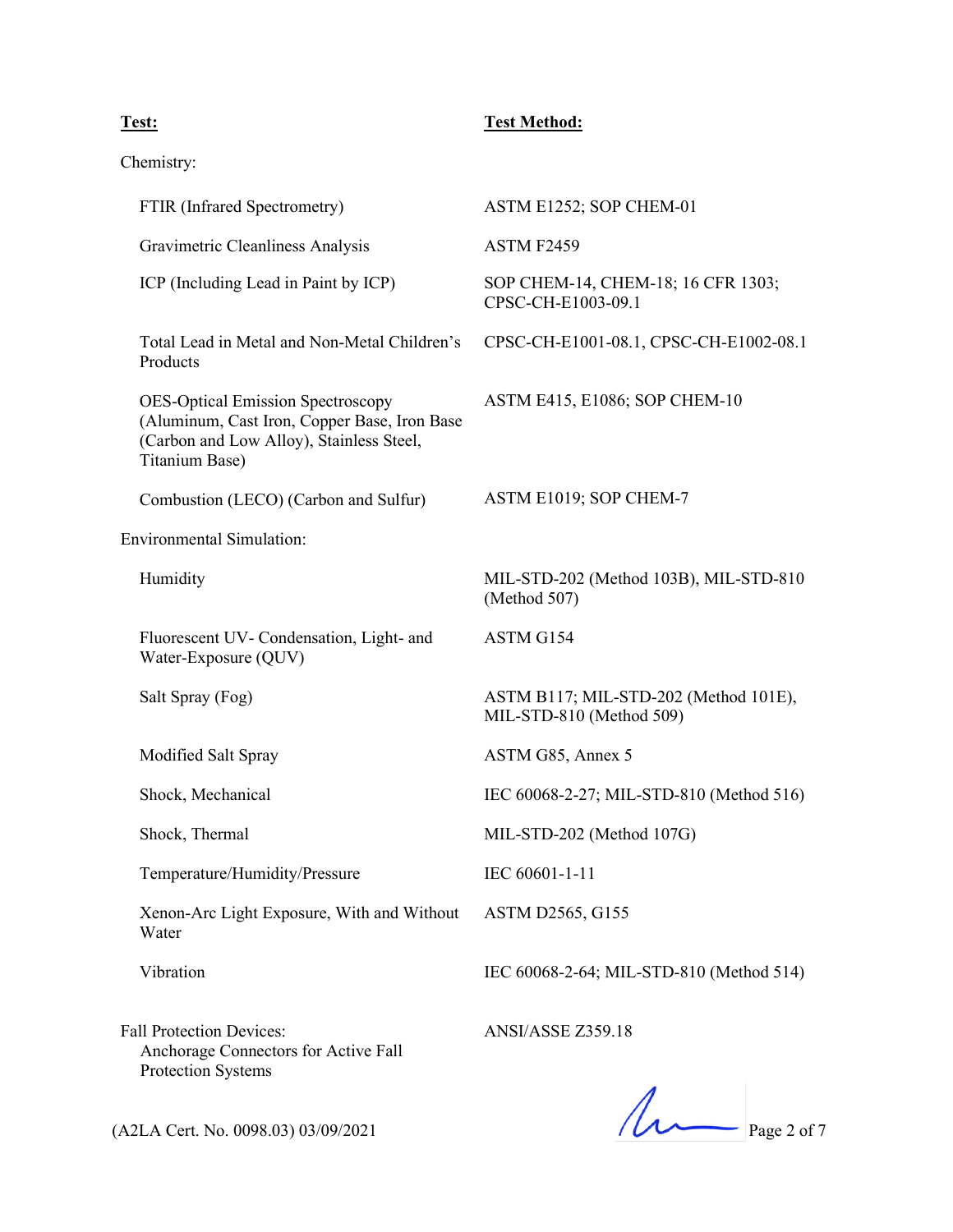### **Test: Test Method(s):**

Flammability:

| Flammability of Mattresses and Mattress Pads                                               | 16 CFR 1632                               |
|--------------------------------------------------------------------------------------------|-------------------------------------------|
| Flammability (Open Flame) of Mattress Sets                                                 | 16 CFR 1633; NAVSEA 05Z6 PD 5-04A; TB 121 |
| Flammability Test Procedure for Mattresses for<br>US in Public Buildings                   | <b>CA TB 129</b>                          |
| <b>Boston Mattress Fire Test</b>                                                           | BFD IX-11                                 |
| Test Procedure for Testing Flame Retardance<br>of Resilient                                | <b>CA TB 117</b>                          |
| Flammability Test Method for Automobile<br><b>Interior Materials</b>                       | FMVSS 302; Honda HES D6003; SAE J369      |
| Flammability Test Procedure for Seating<br>Furniture for Use in Public Occupancies         | <b>CA TB 133</b>                          |
| Wheelchair Cushion Flammability                                                            | ISO 16840-10                              |
| Hardness:                                                                                  |                                           |
| Brinell $(500 \text{ to } 3000)$ kg                                                        | <b>ASTM E10</b>                           |
| Rockwell (A, BW, C, E, 15N, 30N, 45N, 15T,<br>30T, 45T)                                    | ASTM E18; ISO 898-1; NASM 1312-6          |
| Micro Hardness, Vickers and Knoop<br>(HK100, HK500, HV25, HV100, HV 300,<br>HV500, HV1000) | ASTM E384; NASM 1312-6; SAE J417          |
| Material Testing:                                                                          |                                           |
| Abrasion Resistance by the Taber Abraser                                                   | ASTM D4060                                |
| <b>Compressive Properties of Rigid Plastics</b>                                            | ASTM D695                                 |
| Durometer Hardness (Shore A, Shore D, Shore<br>(00)                                        | ASTM D2240                                |
| <b>Flexural Properties of Plastics</b>                                                     | ASTM D790                                 |
| Standard Atmospheres for Conditioning and<br>Testing                                       | ASTM D618                                 |
| Tensile Properties of Plastics                                                             | ASTM D638                                 |
| (A2LA Cert. No. 0098.03) 03/09/2021                                                        | Page 3 of 7                               |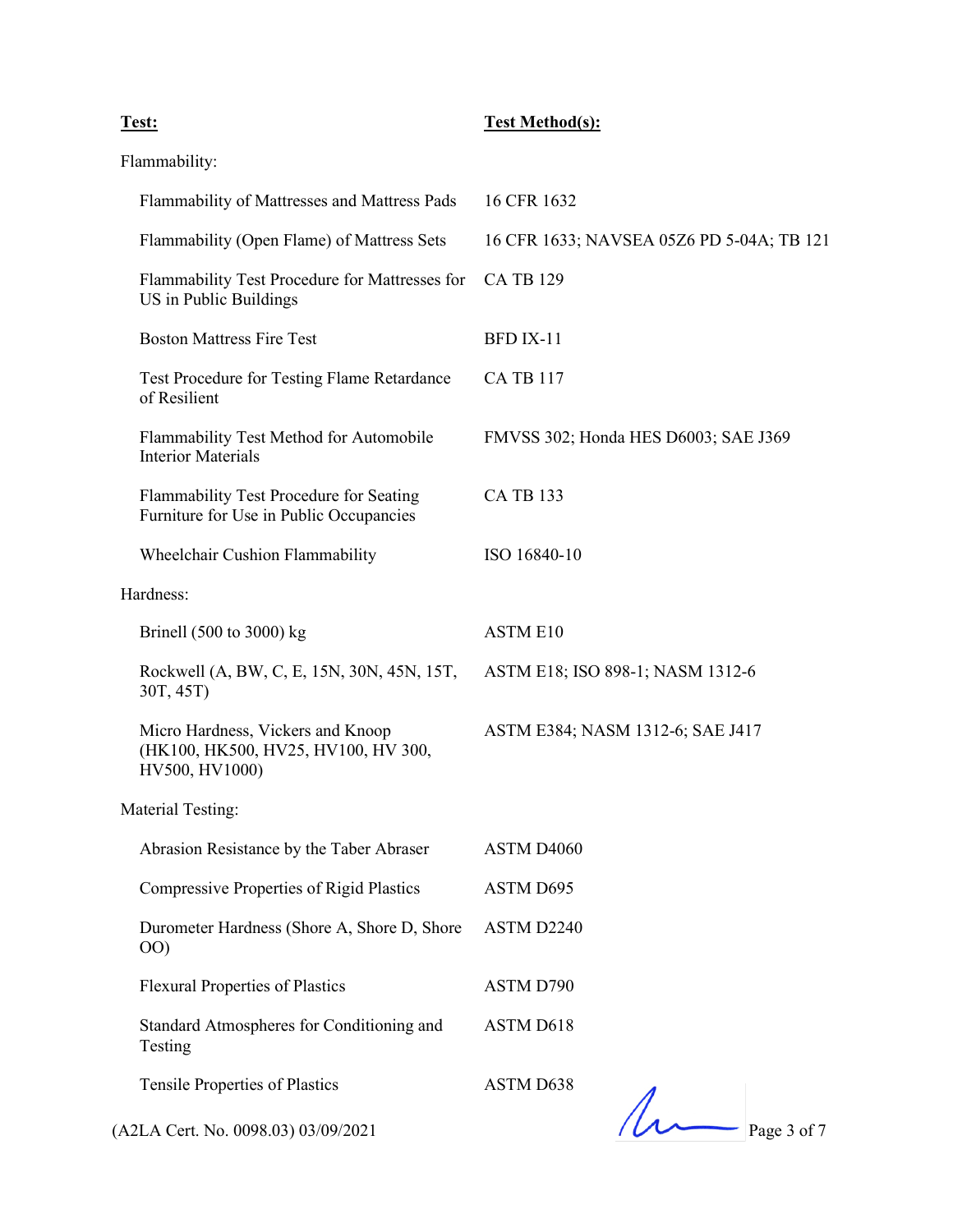# **Test: Test Method(s):**  Material Testing *(cont'd)*: Water Vapor Transmission ASTM E96/E96M Medical Face Masks: Differential Pressure ASTM F2100 (Section 9.2); EN 14683 (Annex C) Particle Filtration **ASTM F2100** (Section 9.3), F2299 Resistance to Penetration by Synthetic Blood ASTM F2100 (Section 9.4), F1862 Flammability **ASTM F2100** (Section 9.5), 16 CFR Part 1610 Metallography: Banding/Orientation (Non-Dimensional) ASTM E1268 Carburization/Decarburization (Visual and Hardness) and Case Depth ASTM A574, E1077, F2328; ISO898-1, 898-5, 4570; SAE J78, J81, J419, J423, J933 Examination and Evaluation of Pitting Corrosion ASTM G46; BSS7219 Grain Size (Comparison) **ASTM E112, E930, E1181**; ISO 643 Intergranular Attack ASTM A262 (Practice A & E) Inclusions ASTM E45 Method A End Grain Pitting on Metals ASTM F2111; BSS7219 Macroetching (Grain Flow) ASTM A604/A604M, E340, E381, F788; ISO6157-1, 6157-3 Measurement of Coating Thickness ASTM B487 (Using Computer Imaging) Microetching **AMS** 2643; ASTM E3, E407 Metals and Metal Products, Fasteners: Axial Tensile Strength of Full-Sized Threaded Fasteners AC 118, ASTM F606/F606M; BAC D2-2860; ISO 898-1, ISO 6892-1; JIS B1051; NASM 1312- 8; SAE J82 Bend, Guided and Semi-Guided (Welds) ASME Section IX; AWS D1.1/D1.1M, D1.2/D1.2M, D1.3/D1.3M, D1.4/D1.4M,

 $(12LA$  Cert. No. 0098.03) 03/09/2021 Page 4 of 7

D1.5/D1.5M, D1.6/D1.6M, D17.1/D17.1M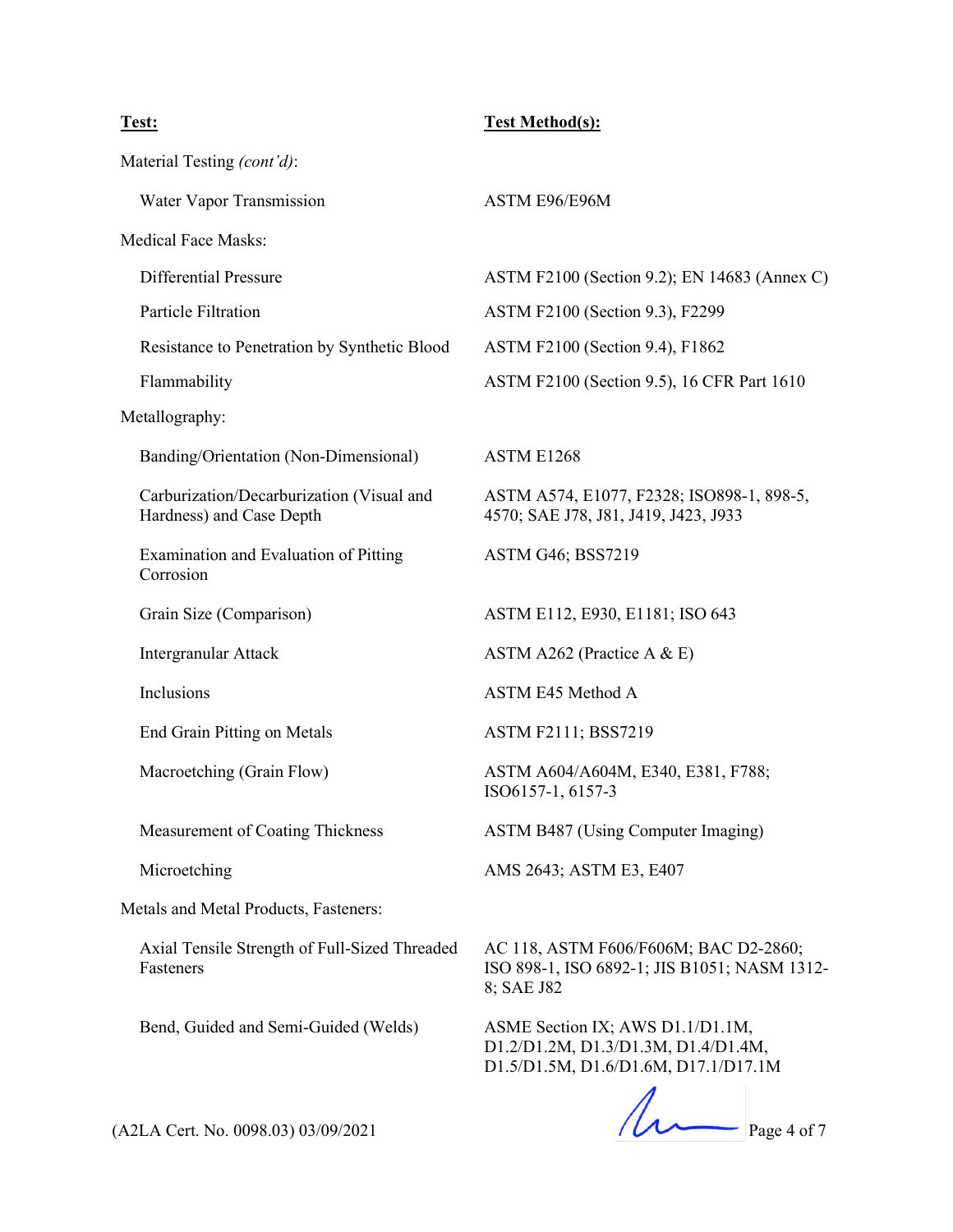### **Test: Test Method(s):**

Metals and Metal Products, Fasteners *(cont'd):*

| Bend Test (General)                                                                    | ASTM A615/A615M, E290                                                                                                                                                                                                               |  |
|----------------------------------------------------------------------------------------|-------------------------------------------------------------------------------------------------------------------------------------------------------------------------------------------------------------------------------------|--|
| Coating Weight                                                                         | ASTM A90/A90M                                                                                                                                                                                                                       |  |
| Full Sized Eye Bolts: Bend Test, Breaking<br>Strength and Proof Load                   | ASTM F541                                                                                                                                                                                                                           |  |
| Impact, Notched Bar<br>(Room Temperature to -321 °F)                                   | ASTM A370, A489, A673/A673M, E23; AWS<br>D1.5/D1.5M; DTW 766; ISO 148-1                                                                                                                                                             |  |
| Mechanical and Material Requirements for<br><b>Externally Threaded Fastener</b>        | SAE J429 <sup>2</sup>                                                                                                                                                                                                               |  |
| Mechanical and Material Requirements for<br>Metric Externally Threaded Steel Fasteners | SAE J1199 <sup>2</sup>                                                                                                                                                                                                              |  |
| Proof Load of Full Sized: Externally Threaded<br>Fasteners                             | AASHTO T244; ASTM A370, F606/F606M; ISO<br>898-1; JIS B1051                                                                                                                                                                         |  |
| <b>Tension Test-Ambient Temperature</b>                                                | AASHTO M31; ASTM A370, A615/A615M,<br>A706/A706M, B557, E8/E8M, F606/F606M; ISO<br>898-1, 3506; JIS B1051; NASM 1312-8                                                                                                              |  |
| Total Extension at Fracture of Externally<br><b>Threaded Fasteners</b>                 | ASTM F606/606M; ISO 898-1, 3506                                                                                                                                                                                                     |  |
| Wedge Tensile of Full Sized Threaded<br>Fasteners                                      | AASHTO T244; ASTM A370, F606/F606M; ISO<br>898-1; JIS B1051; NASM 1312-8; SAE J82,                                                                                                                                                  |  |
| Welder Procedure and Welder Qualification<br>Testing                                   | Using the methods listed above and on Scope<br>1479.07 in accordance with AWS D1.1/D1.1M,<br>D1.2/D1.2M, D1.3/D1.3M, D1.4/D1.4M,<br>D1.5/D1.5M, D1.6/D1.6M, and D17.1/D17.1M                                                        |  |
| Nails and Fasteners:                                                                   |                                                                                                                                                                                                                                     |  |
| Nails, Fasteners, Spikes and Staples                                                   | ASTM D4442, F1575, F1667; ICC ES AC116<br>((Test Methods Referenced in Sections 3.0)<br>(Sections 3.2-3.10)); AC118 (Test Methods<br>Referenced in Section 4.0); AC233; AC257 (Test<br>Methods Referenced in Sections 3.0 and 4.0); |  |
| <b>Power-Actuated Fasteners</b>                                                        | ASTM E1190; ICC ES AC70 (Sections 3.0 and<br>4.0)                                                                                                                                                                                   |  |
| Mechanical Fasteners in Wood                                                           | ASTM D1761                                                                                                                                                                                                                          |  |
| (A2LA Cert. No. 0098.03) 03/09/2021                                                    | Page 5 of 7                                                                                                                                                                                                                         |  |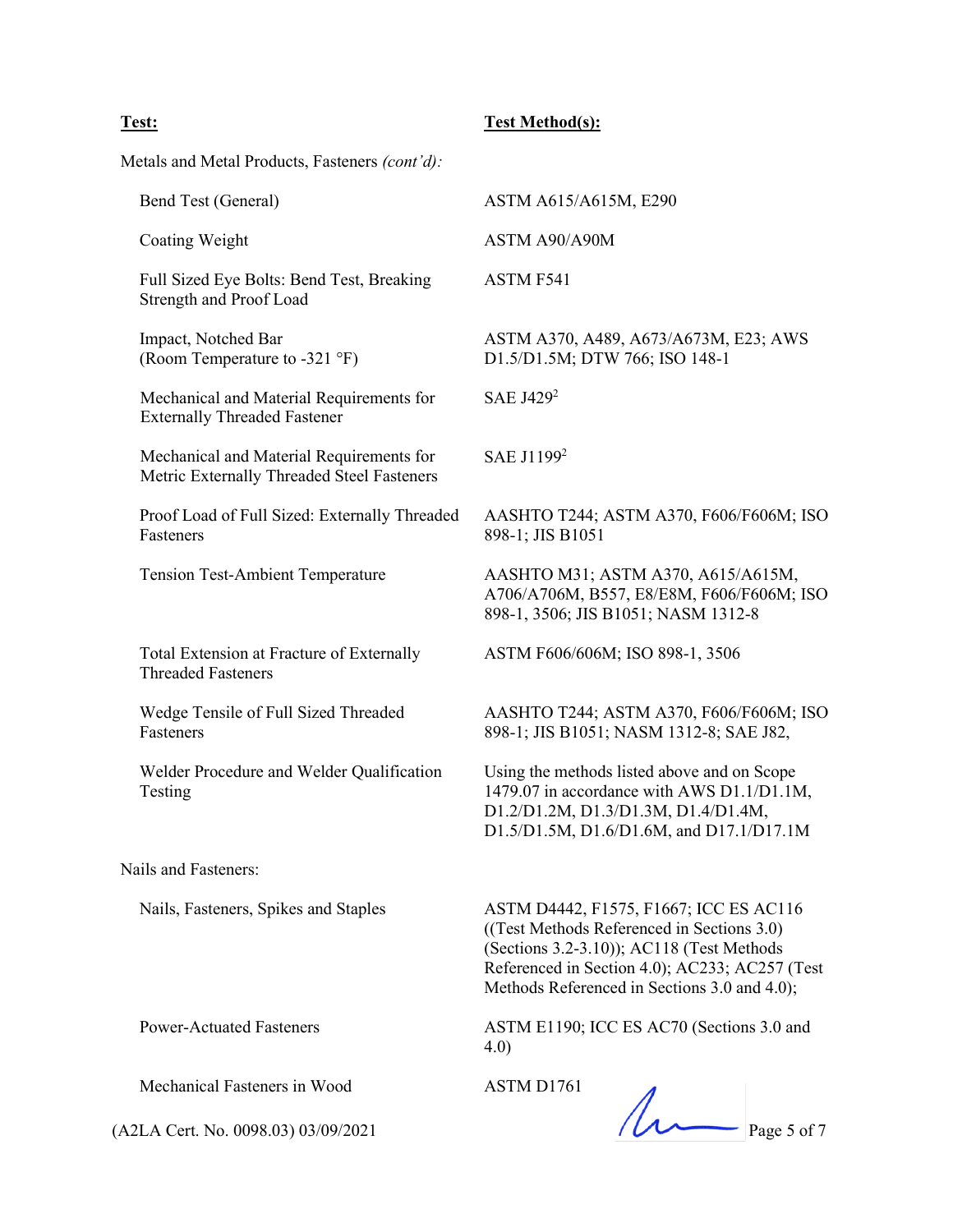## **Test: Test Method(s):**  Package Testing: Standard Practice for Performance Testing of Shipping Containers and Systems ASTM D4169 Physical/Structural: Basic Hardboard/Hardboard Siding ANSI A135.4, A135.6, A135.7 Mullen Burst Test ASTM D3786/3786M External Loading Characteristics of Plastic Pipe by Parallel-Plate Loading ASTM D2412 Water Absorption of Core Materials for Sandwich Constructions ASTM C272/C272M Wood-Based Fiber Materials and Particle Panel ASTM D1037 (Except Abrasion Resistance) Materials

Thermal:

| Thermal Transmittance and Condensation<br>Resistance                           | AAMA 1503                             |
|--------------------------------------------------------------------------------|---------------------------------------|
| Measuring Compressive Properties of Thermal ASTM C165<br>Insulations           |                                       |
| Breaking Load and Flexural Prop. of Block-<br>Type Thermal Insulation          | ASTM C <sub>203</sub>                 |
| Cellulose Fiber Insulating Board                                               | ASTM C209 (Except Flame Spread Index) |
| Dimensions and Density of Preformed Block & ASTM C303<br>Board Type Insulation |                                       |
| <b>Thermal Transmission Properties</b>                                         | ASTM C518                             |
| Rigid, Cellular Polystyrene Thermal Insulation                                 | ASTM C578 (Except Oxygen Index)       |

Thermal Performance by Hot Box Apparatus ASTM C1363 Compression, Density, Thermal and Humid

Aging of Rigid Cellular Plastics

ASTM D1621, D1622, D2126

 $(A2LA$  Cert. No. 0098.03) 03/09/2021 Page 6 of 7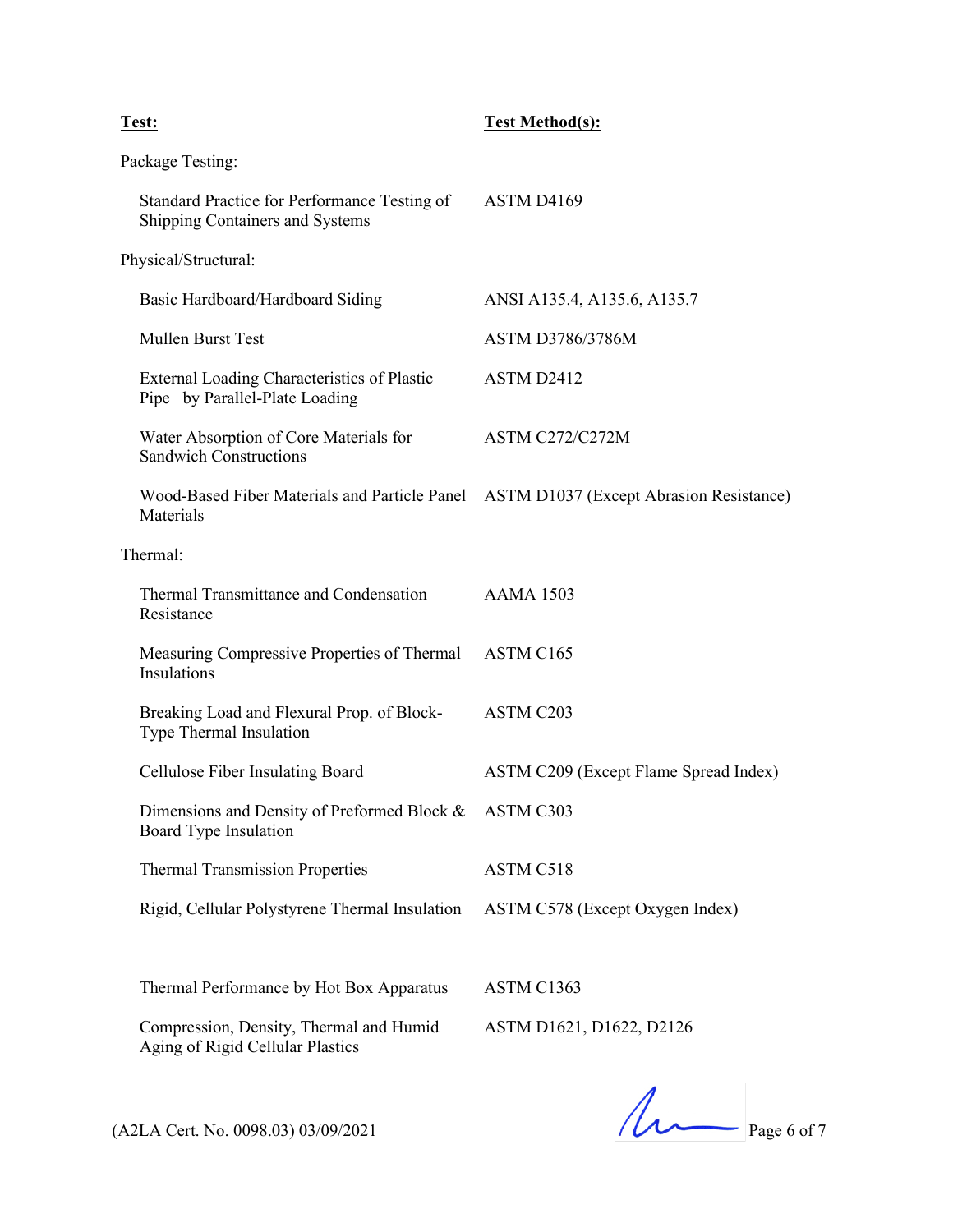#### **Test: Test Method(s):**

| <b>BAIID</b> Testing                                           |                                                                                                                                                                                                                                                                                                                                                                                                                                                              |
|----------------------------------------------------------------|--------------------------------------------------------------------------------------------------------------------------------------------------------------------------------------------------------------------------------------------------------------------------------------------------------------------------------------------------------------------------------------------------------------------------------------------------------------|
| Breath Alcohol Ignition Interlock Devices<br>Failure Analysis: | AS-3547-1997 (Australia);<br>CENELEC (Europe); EN 50436-1:2014 (except<br>clauses 6.7, 6.8 and 6.9);<br>EN 50436-2:2014+A1:2015, 60068-2-78 (IEC<br>$60068 - 2 - 78$ ;<br>CSTT-HVC-TR-114/CSTT-HVC-TR-150 (Except<br>Test 3.6) (Canada); CSA Z627 (Except Clause<br>8.7); IEC 60529; 60068-2-30;<br>ISO 16750-1, 16750-2:2010 <sup>1</sup> , 2012, 16750-<br>$3:20071$ , 2012, 16750-4:2010;<br>NHTSA Federal Register Vol. 78, No. 89 (Except<br>Test $14)$ |
| <b>SEM</b> with EDS                                            | SOP MT93 and MT94                                                                                                                                                                                                                                                                                                                                                                                                                                            |
| Failure Analysis                                               | Using the methods listed above in accordance<br>with ASM handbook Volume 11                                                                                                                                                                                                                                                                                                                                                                                  |

*1 Note: This laboratory's scope contains withdrawn or superseded methods. As a clarifier, this indicates that the applicable method itself has been withdrawn or is now considered "historical" and not that the laboratory's accreditation for the method has been withdrawn.*

2 *The laboratory is only accredited for the test methods listed above. The accredited test methods are used in determining compliance with the material specifications identified above. The inclusion of these material specifications on this Scope does not confer laboratory accreditation to the material specifications.*

*3 This accreditation covers testing/calibration performed at the main laboratory listed above, and the following satellite laboratories listed below:*

> ELEMENT ST. PAUL 702a Prior Avenue North St Paul, MN 55104

Accreditation is granted to this satellite laboratory to perform the following tests on consumer products:

| Test:                                                             | <b>Test Method(s)</b>    |
|-------------------------------------------------------------------|--------------------------|
| <b>Fall Protection Devices:</b><br><b>Full Body Harnesses</b>     | ANSI/ASSE Z359.11        |
| Personal Energy Absorbers and Energy Absorbing<br>Lanyards        | ANSI/ASSE Z359.13        |
| Anchorage Connectors for Active Fall Protection<br><b>Systems</b> | <b>ANSI/ASSE Z359.18</b> |

 $($ A2LA Cert. No. 0098.03) 03/09/2021 Page 7 of 7